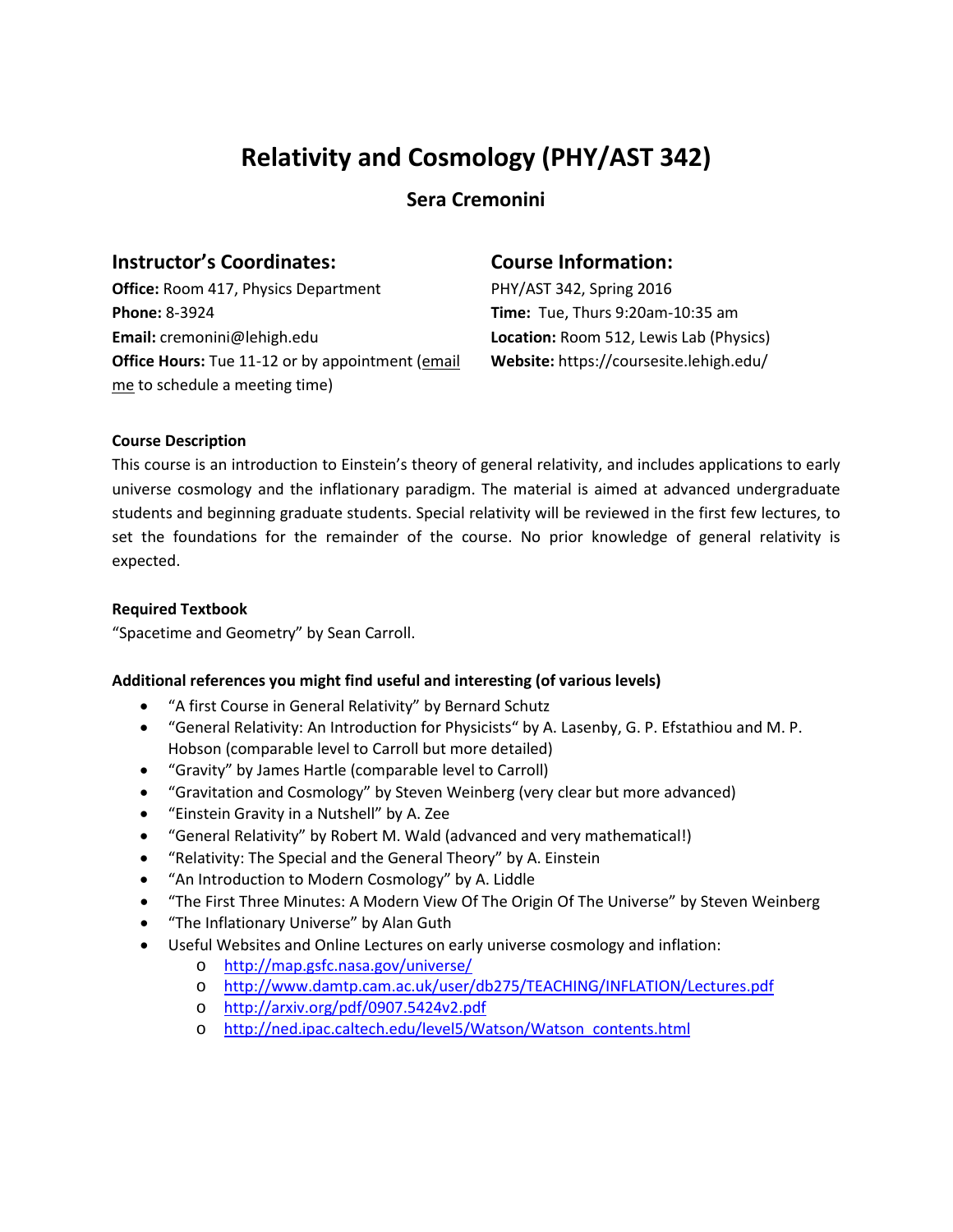#### **Course Objectives:**

- Gain an appreciation for the main principles of special and general relativity and how the latter provides the natural language to describe the evolution of the early universe
- Become familiar with the mathematical and physical structure of Einstein's equations and learn the basic analytical skills needed to solve them (for example, finding simple black hole solutions)

#### **Course Requirements:**

- **Homework** will be assigned on a weekly or by-weekly basis, depending on difficulty level.
- **Exams:** we will have **two in-class midterm exams**. There will **NOT be a final exam!**
- **1st Midterm on March 1st and 2nd Midterm on April 14th. Both during standard lecture time.**

#### **The grades will be determined as follows:**

- Homework 40%
- Two Midterm Exams, 30% each
- Class participation will be taken into account for students on the border between two grades

#### **Grading Scale**

| $A = 88 - 100$ | $B = 75 - 87$ | $C = 60 - 74$ | $D = 50 - 60$ |
|----------------|---------------|---------------|---------------|
|                |               |               |               |

#### **Feedback**

Students in this class are at different stages of their career. For this reason, it is important for you to give me feedback about the level of the course, and whether you find specific concepts or homework problems difficult, and why. This can help me readjust the course throughout the semester, and also pinpoint specific areas that might not be familiar to you.

*Come and talk to me about anything you may be struggling with and give me your honest feedback!*

#### **Accommodations for Students with Disabilities:**

If you have a disability for which you are or may be requesting accommodations, please contact both your instructor and the Office of Academic Support Services, University Center C212 (610-758-4152) as early as possible in the semester. You must have documentation from the Academic Support Services office before accommodations can be granted.

#### **The Principles of Our Equitable Community:**

Lehigh University endorses The Principles of Our Equitable Community [\[http://www.lehigh.edu/~inprv/initiatives/PrinciplesEquity\\_Sheet\\_v2\\_032212.pdf\]](http://www.lehigh.edu/~inprv/initiatives/PrinciplesEquity_Sheet_v2_032212.pdf). We expect each member of this class to acknowledge and practice these Principles. Respect for each other and for differing viewpoints is a vital component of the learning environment inside and outside the classroom.